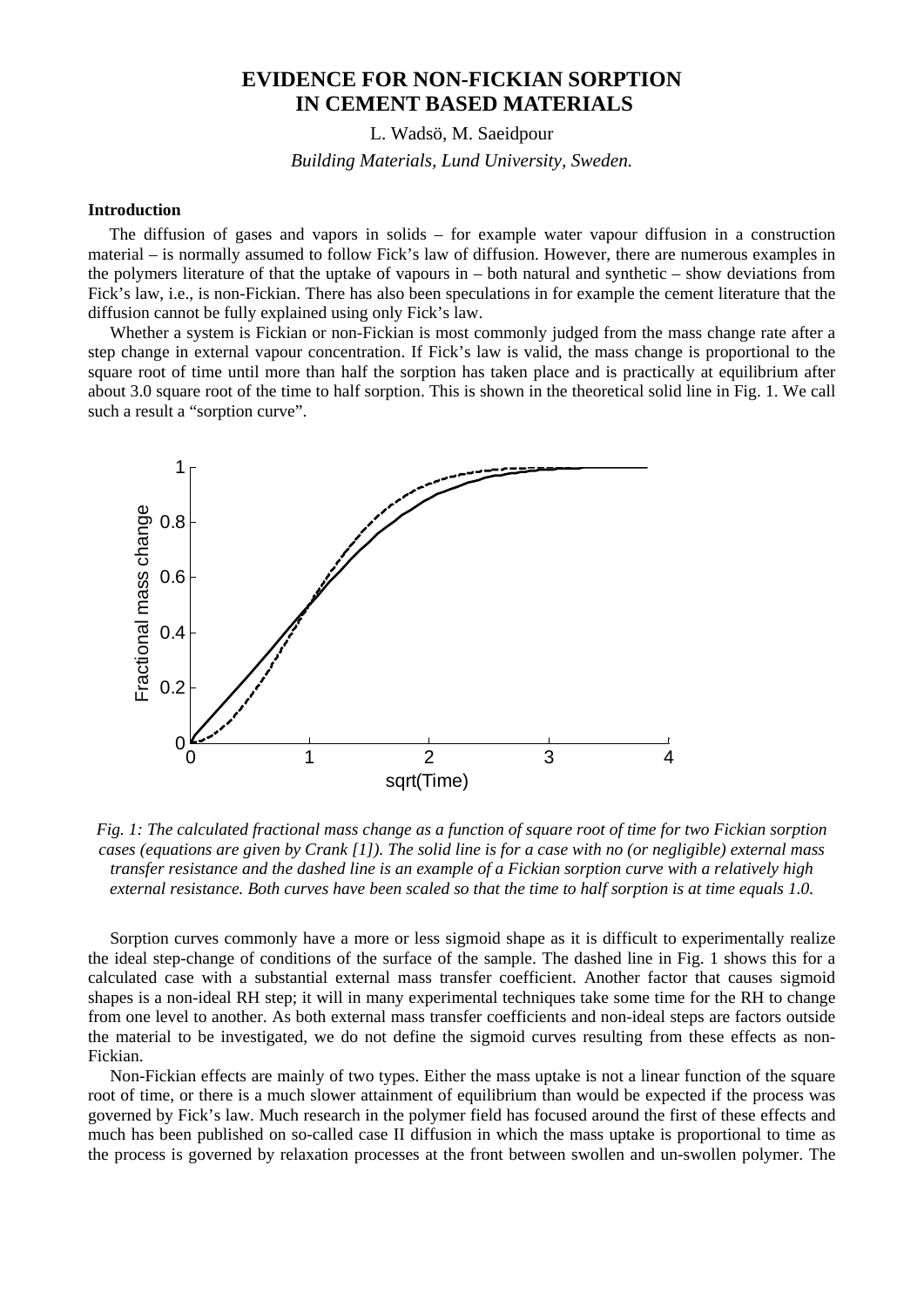second – long term sorption – is also seen for polymers and can be modelled, e.g., with a series of exponential function with different time constants.

 In cement based materials, it is less likely that sorption is influenced by relaxation, but we and others have observed slow attainment of equilibrium in many experiments, which could indicate that we have non-Fickian processes also in such materials. We here give an example of such a measurement and discuss this result.

#### **Experimental**

Sorption measurements were made with a DVS 1000 (Surface Measurement Systems Ltd, London, UK). The samples were disks of different cement pastes with thicknesses of 1 or 2 mm that were cast in stainless steel rings to make the transport one-dimensional. Measurements were made by exposing the samples to the following RH-program: 95-90-80-70-60-50-40-30-40-50-60-70-80-90-95-90-80-70-60-40-20-10-0% RH. Each RH level was kept constant for 2200 min and the mass change was determined. The main aim of the measurements was to calculate the diffusion coefficient [2], but we have also used the results to assess possible non-Fickian behaviour. We here show a one results from our studies; the bulk of our measurements will be reported elsewhere.

#### **Results**

 When we have made sorption studies on cement pastes and cement mortars we have found that many of the resulting curves cannot be fitted to the Fickian diffusion model, i.e., they are non-Fickian. Figure 2 shows one example. Unfortunately – because of time constraints – we cannot run each step in our measurements for more than about 33 h (2200 min), but the result is distinctly non-Fickian as there is still a substantial mass uptake after 3.0 times to half sorption (cf. Fig. 1).



*Fig. 2: The mass change as a function of the square root of time for an OPC paste with silica fume (w/c=0.5) undergoing desorption from 60 to 40% RH.* 

Typically the curves start as looking Fickan, but they do not show the Fickan approach to equilibrium; instead the mass change continues, albeit at a lower and lower rate. We have ruled out that the non-Fickian behavior is caused by limited mass transfer across the surface (boundary layer resistance) or other known limitations of our experimental set-up such as drift of the balance. As the phenomenon is seen in both absorption and desorption, it cannot also be an effect of continued hydration. One other parameter that influences the shape of sorption curves is the transport coefficient's function of the transport potential. However, the changes of the coefficient in such a small RH-interval as 60-40% does not cause more than slight changes to the curve shapes seen in Fig. 1 [3]. A problem with the present measurements is that the initial condition before the step change is not an equilibrium conditions, but more like the conditions at the end of the measurement shown in Fig. 2. However, such non-perfect initial conditions cannot be the cause of the long-term behavior seen in Fig. 2.

 It is probable that the non-Fickian behavior is the result of that the sorption that is coupled to the diffusion – the Fickian sorption – is complemented by other much slower local sorption processes. Easily assessable